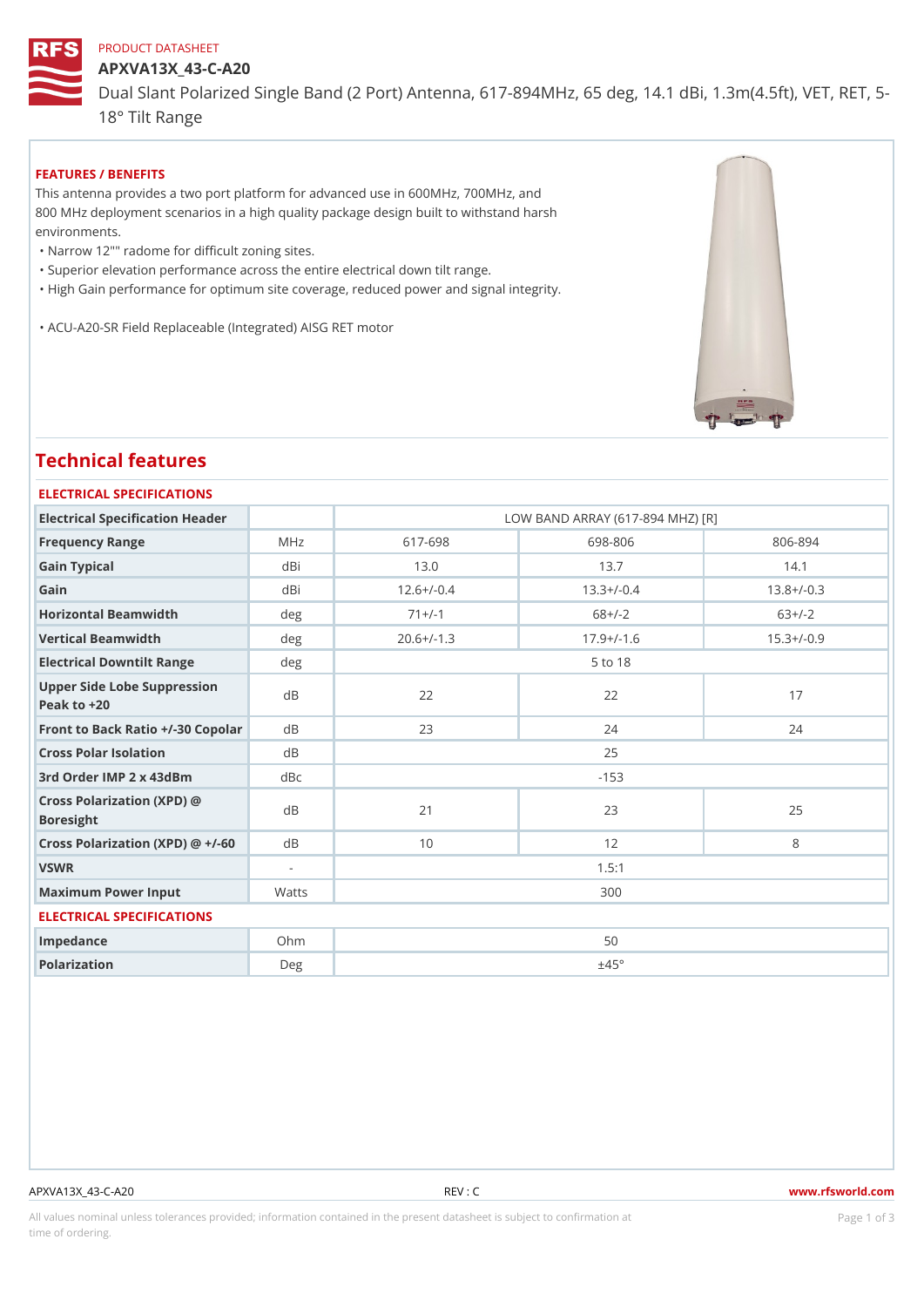# PRODUCT DATASHEET

APXVA13X\_43-C-A20 Dual Slant Polarized Single Band (2 Port) Antenna, 617-894MHz, 65 de

18° Tilt Range

| MECHANICAL SPECIFICATIONS<br>1380 x 303 x 202 (54.3 x 11.9 x 8)<br>Dimensions - H x W x D<br>$mm$ (in)<br>Weight (Antenna Only)<br>12.1(26.7)<br>kg (lb)<br>Weight (Mounting Hardware kg (lb)<br>3.9(8.6)<br>0nly)<br>Packing size- HxWxD<br>1500 x 360 x 360 (59 x 14.2 x 14.2)<br>$mm$ (in)<br>20(44.1)<br>Shipping Weight<br>kg (lb)<br>Connector type<br>Adjustment mechanism<br>External Tilt Indicator<br>Radome Material / Color<br>ASA / Light Grey RAL7035<br>TESTING AND ENVIRONMENTAL<br>$^{\circ}$ C ( $^{\circ}$ F<br>Temperature Range<br>$-40$ to 60 ( $-40$ to 140)<br>Direct Ground<br>Lightning protection<br>Survival/Rated Wind Velocikm/h<br>240 (160)<br>Wind Load @ Rated Wind Front<br>553<br>Wind Load @ Rated Wind Sidd<br>484<br>Wind Load @ Rated Wind ReaN<br>730<br>ORDERING INFORMATION<br>Order No.<br>Configuration<br>ACU-A20-SR Semi-Internal<br>APM40-2<br>60-120 mm<br>APXVA13X 43-C-A20<br>$20$ kg<br>Field Replaceable RET |  |  |  |  |  |  |  |
|-------------------------------------------------------------------------------------------------------------------------------------------------------------------------------------------------------------------------------------------------------------------------------------------------------------------------------------------------------------------------------------------------------------------------------------------------------------------------------------------------------------------------------------------------------------------------------------------------------------------------------------------------------------------------------------------------------------------------------------------------------------------------------------------------------------------------------------------------------------------------------------------------------------------------------------------------------------------|--|--|--|--|--|--|--|
|                                                                                                                                                                                                                                                                                                                                                                                                                                                                                                                                                                                                                                                                                                                                                                                                                                                                                                                                                                   |  |  |  |  |  |  |  |
|                                                                                                                                                                                                                                                                                                                                                                                                                                                                                                                                                                                                                                                                                                                                                                                                                                                                                                                                                                   |  |  |  |  |  |  |  |
| 2 x 4.3-10 Long Neck Female/Bottom + 2 AISG connectors (<br>ACU-A20-SR Integrated RET solution AISG compliant (Field Repla                                                                                                                                                                                                                                                                                                                                                                                                                                                                                                                                                                                                                                                                                                                                                                                                                                        |  |  |  |  |  |  |  |
|                                                                                                                                                                                                                                                                                                                                                                                                                                                                                                                                                                                                                                                                                                                                                                                                                                                                                                                                                                   |  |  |  |  |  |  |  |
|                                                                                                                                                                                                                                                                                                                                                                                                                                                                                                                                                                                                                                                                                                                                                                                                                                                                                                                                                                   |  |  |  |  |  |  |  |
|                                                                                                                                                                                                                                                                                                                                                                                                                                                                                                                                                                                                                                                                                                                                                                                                                                                                                                                                                                   |  |  |  |  |  |  |  |
|                                                                                                                                                                                                                                                                                                                                                                                                                                                                                                                                                                                                                                                                                                                                                                                                                                                                                                                                                                   |  |  |  |  |  |  |  |
|                                                                                                                                                                                                                                                                                                                                                                                                                                                                                                                                                                                                                                                                                                                                                                                                                                                                                                                                                                   |  |  |  |  |  |  |  |
|                                                                                                                                                                                                                                                                                                                                                                                                                                                                                                                                                                                                                                                                                                                                                                                                                                                                                                                                                                   |  |  |  |  |  |  |  |
|                                                                                                                                                                                                                                                                                                                                                                                                                                                                                                                                                                                                                                                                                                                                                                                                                                                                                                                                                                   |  |  |  |  |  |  |  |
|                                                                                                                                                                                                                                                                                                                                                                                                                                                                                                                                                                                                                                                                                                                                                                                                                                                                                                                                                                   |  |  |  |  |  |  |  |
|                                                                                                                                                                                                                                                                                                                                                                                                                                                                                                                                                                                                                                                                                                                                                                                                                                                                                                                                                                   |  |  |  |  |  |  |  |
|                                                                                                                                                                                                                                                                                                                                                                                                                                                                                                                                                                                                                                                                                                                                                                                                                                                                                                                                                                   |  |  |  |  |  |  |  |
|                                                                                                                                                                                                                                                                                                                                                                                                                                                                                                                                                                                                                                                                                                                                                                                                                                                                                                                                                                   |  |  |  |  |  |  |  |
| Mounting HardwaMeunting pipe DiameStheirpping Weight                                                                                                                                                                                                                                                                                                                                                                                                                                                                                                                                                                                                                                                                                                                                                                                                                                                                                                              |  |  |  |  |  |  |  |
|                                                                                                                                                                                                                                                                                                                                                                                                                                                                                                                                                                                                                                                                                                                                                                                                                                                                                                                                                                   |  |  |  |  |  |  |  |
|                                                                                                                                                                                                                                                                                                                                                                                                                                                                                                                                                                                                                                                                                                                                                                                                                                                                                                                                                                   |  |  |  |  |  |  |  |
|                                                                                                                                                                                                                                                                                                                                                                                                                                                                                                                                                                                                                                                                                                                                                                                                                                                                                                                                                                   |  |  |  |  |  |  |  |
|                                                                                                                                                                                                                                                                                                                                                                                                                                                                                                                                                                                                                                                                                                                                                                                                                                                                                                                                                                   |  |  |  |  |  |  |  |